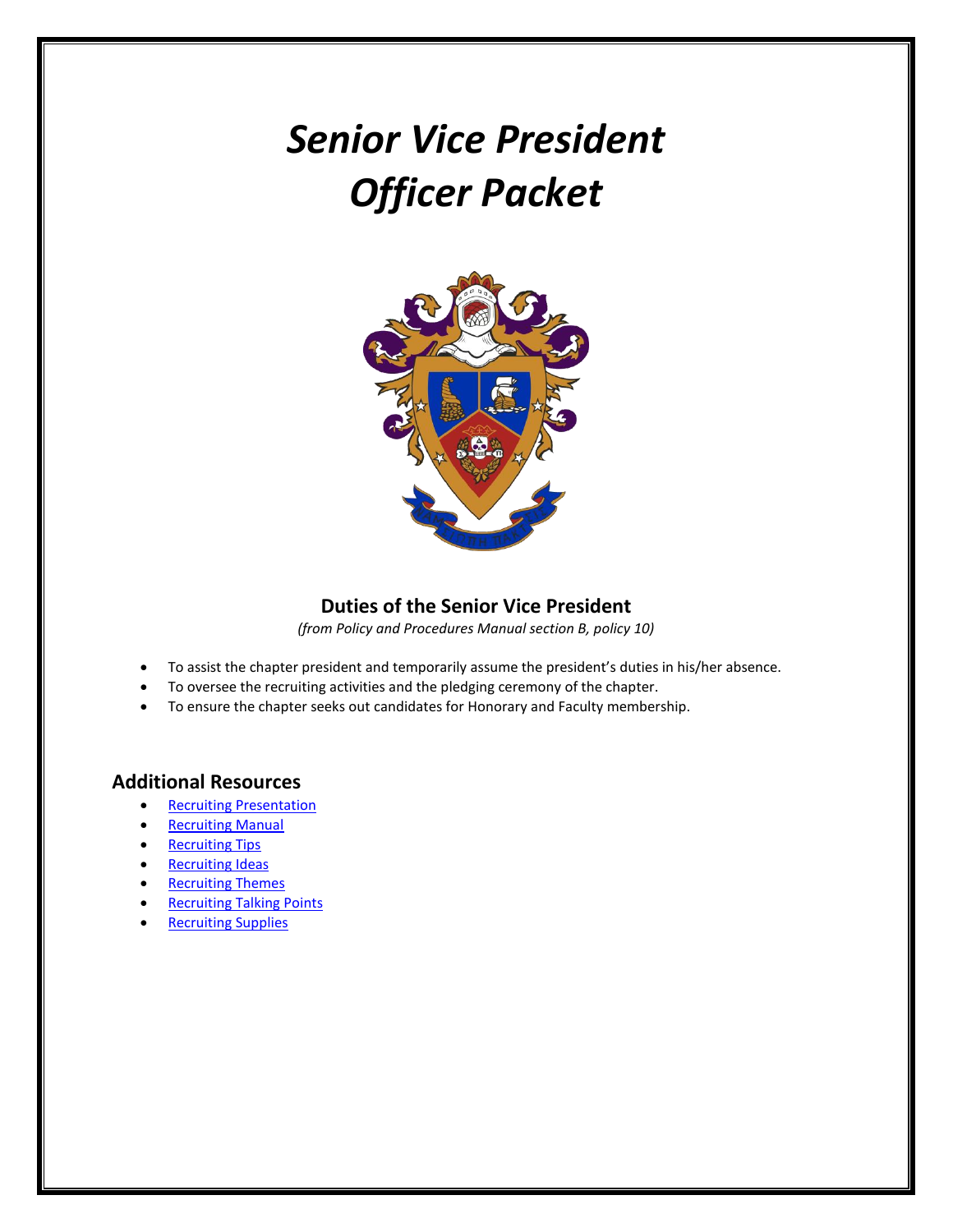# **Membership Goals**

Each year, new member goals are determined for each chapter by the Central Office. The minimum established goal is 12 new members and ranges to a maximum of 50. The goal is for collegiate members only and does not include faculty or honorary initiates.

#### **Goals are established based on several criteria:**

- Total enrollment of business majors (including part-time and graduate students)
- The existence of active chapters of Alpha Kappa Psi, Phi Gamma Nu, or Phi Chi Theta on campus
- Current chapter size (must be 20 or more and preferably 25 or more)
- Recent trends in chapter membership.

## **Membership Eligibility**

#### **Students ELIGIBLE for membership include:**

- Undergraduate and graduate students
- Part and full-time students
- All majors in the College, Division, or Department of Business/Economics
- Pre-business students or business students with an undecided concentration
- Majors in selected pre-approved programs, which should include 50% or more business courses and whose degree may be offered from a department other than business. A complete list of approved majors for your university is available within the Hub. If you would like to request to add an additional major, please complete the Qualified Program Request form within the Hub.

#### **Students NOT ELIGIBLE for membership include:**

- Business minors
- Non-business majors (except for pre-approved programs as stated above)
- Any student restricted by school policy (academic probation, first term freshman, etc.)
- Members of Alpha Kappa Psi, Phi Gamma Nu, or Phi Chi Theta

## **Voting on Prospective Members**

*(paraphrased from Bylaws Article XII, Section 10)*

- Voting must be by secret ballot.
- Quorum (as determined in your chapter bylaws) must be present at the meeting to conduct a vote.
- If twenty percent (20%) of the members present and in good standing, or five (5), whichever is greater, cast an unfavorable vote for the prospective pledge, the candidate shall be considered rejected.
- Votes on prospective members must be conducted before anyone is accepted as a pledge.
- A member who fails to vote (abstains) counts as a favorable vote for the prospective.
- On membership issues, the policy above must be enforced. This means the Chancellor gets one vote during secret ballot voting and cannot break a tie.